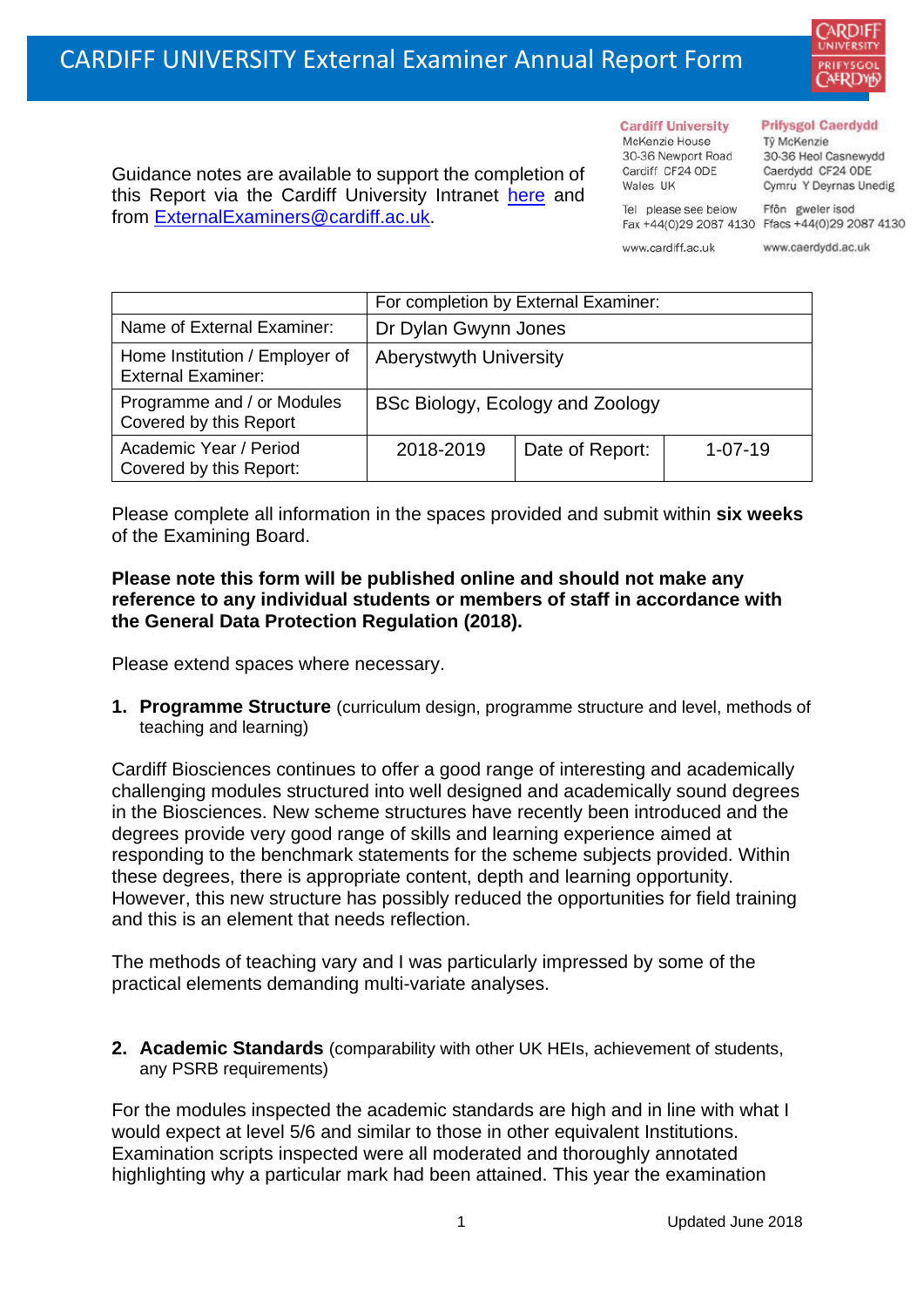answers were comparable in terms of content but were not as well written as in previous years. This is possibly the result of students engaging less with exams via the new structure introduced.

The quality of practical scripts was generally high and all were thoroughly annotated. I could clearly see why a particular mark had been awarded.

**3. The Assessment Process** (enabling achievement of aims and learning outcomes; stretch of assessment; comparability of standards between modules of the same level)

The processes in place were generally easy to follow and well organised and all examination, assessment and Dissertations were available for inspection. The marking criteria are consistently and correctly used. I blind marked 10 random Dissertations using the criteria and my mean was 65.7 + 5.5 SD and the awarded marks were 64.9 + 7.7.

For all exam scripts there was very clear evidence of annotations, feedback and the marks awarded on scripts / reports matched the work presented. Final comments were comprehensive, and appeared to match very closely against the text in the marking criteria. There was consistency within and between modules with clear evidence of moderation throughout.

4. **Examination of Master's Dissertations** (sample of dissertations received, appropriateness of marking schemes, standard of internal marking, classification of awards)

Sample Dissertations were inspected and the marking scheme used to test mark a sub-sample. These were of a high standard, voluminous in data and comprehensive in content. The marking scheme and marks awarded were appropriate.

## **5. Year-on-Year Comments**

[Previous External Examiner Reports are available from the Cardiff University Website [here.](https://www.cardiff.ac.uk/public-information/quality-and-standards/external-examiner-reports)]

This was my fourth and final year as examiner. The processes at the School are consistent between modules. These processes are well managed and there is continued evidence of good practice.

Some key points include:

- Use of the upper range for marking is now widely employed with exceptional work awarded >90%.
- Overall referencing has continued to improve over the last four years.
- Issues with students responding to feedback remains as a problem.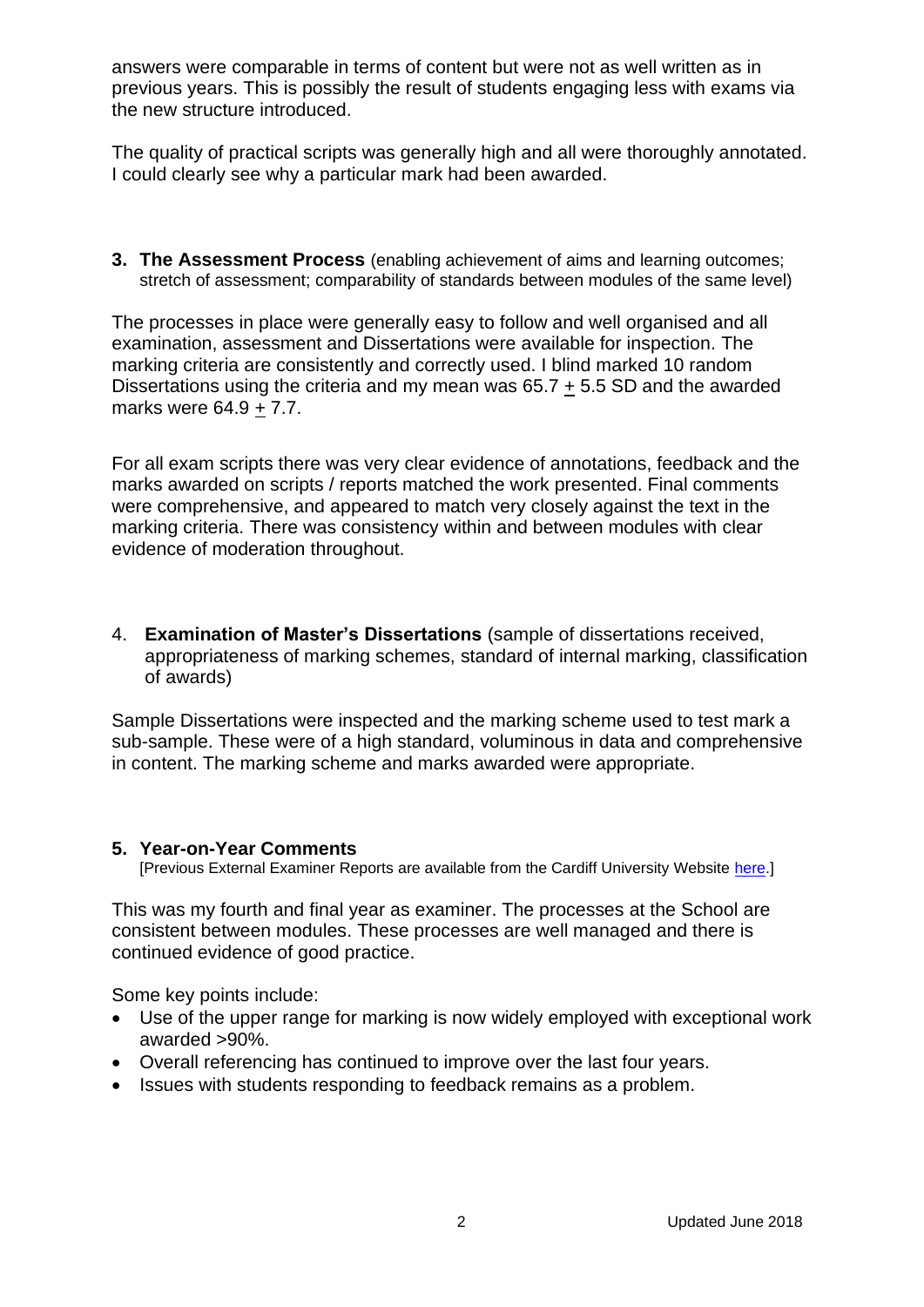**6. Preparation for the role of External Examiner (for new External Examiners only)** (appropriateness of briefing provided by the programme team and supporting information, visits to School, ability to meet with students, arrangements for accessing work to review)

N/A

- **7. Noteworthy Practice and Enhancement** (good and innovative practice in learning, teaching and assessment; opportunities for enhancement of learning opportunities)
	- a. Consistent, clear and thorough annotations on all exam scripts inspected.
	- b. Clear marking criteria.
	- c. Good feedback that explains clearly why a particular mark had been awarded.
	- d. Evidence of staff research backgrounds having a positive influence on teaching via examples used and standard of work expected.
- **8. Appointment Overview (for retiring External Examiners only)** (significant changes in standards, programme/discipline developments, implementation of recommendations, further areas of work)

The School has recently undergone significant changes in their scheme structures moving to 30 and 40 credit modules. This has reduced student workload with less overall assessment. In the future it will also make delivery of courses easier for staff and the School more resilient against any future staff changes. I have been very impressed by the way Biosciences has so smoothly transitioned to this new structure. Clearly this will make the School more efficient and resilient but the student experience and overall marks should be carefully monitored.

Students appeared to be performing better overall based on this new structure. In terms of assessment, they are maybe putting more effort into less assignments overall with more emphasis on quality. For these large modules, I was impressed by the multiple practicals / reports presented, particularly where multi-variate analyses was employed. The new structure appears to have less emphasis on exams and in one module there is no exam. I personally believe that every module should have at least one examined element.

The new structure has also possibly diluted field training elements and this is something to consider in the future. Also the Dissertations have become more desk based over the years although the quality remains high and there remains clear evidence of research and synthesis.

Finally, I believe that the University is currently reviewing administrative structures. In doing this can they ensure that SIMS is properly resourced in terms of staff and that processes and practices are scrutinised including the timing and delivery of final marks and rounding etc. I also urge the University to invest and build on the very important relationship between Departments and the Registry.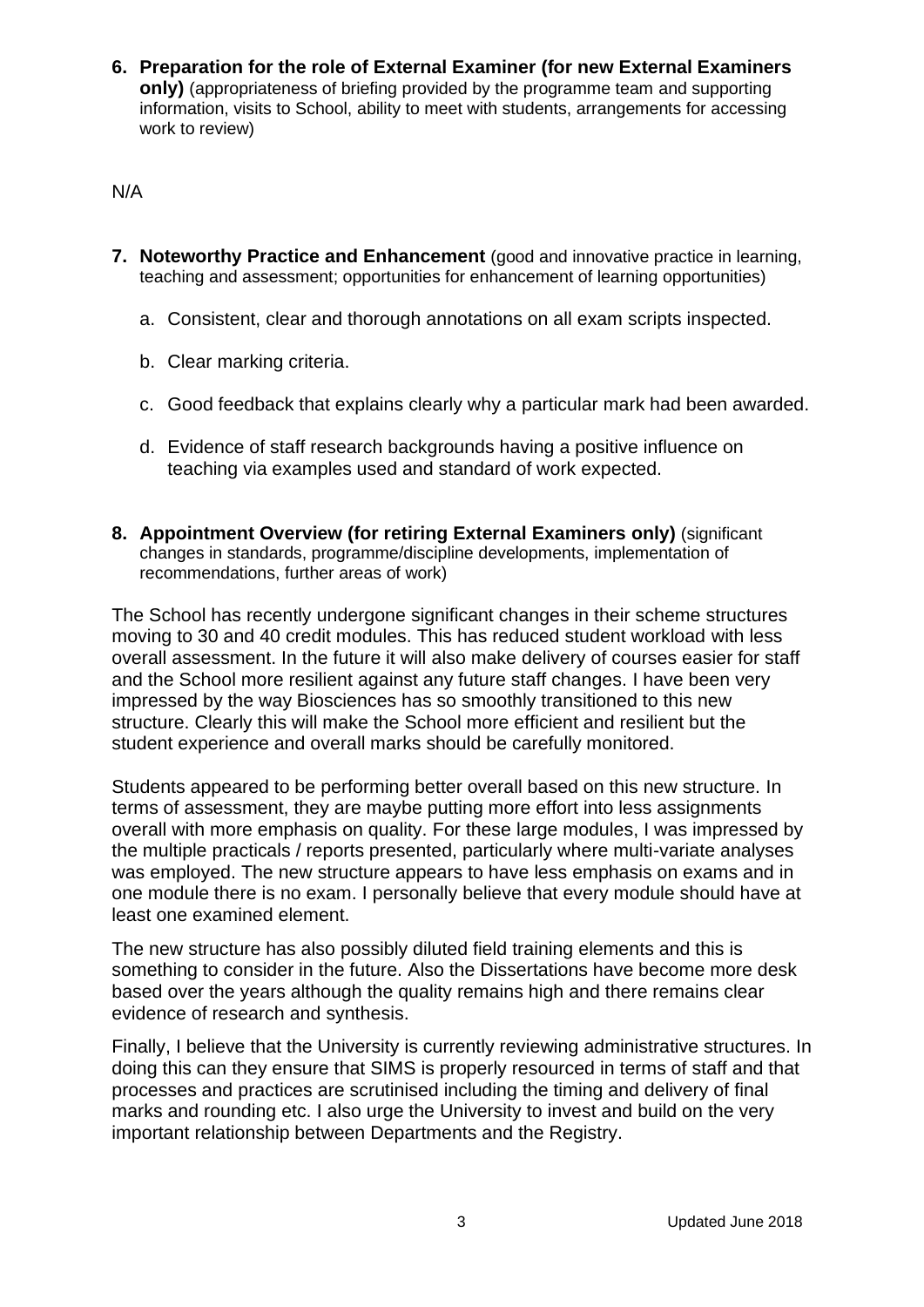## **9. Annual Report Checklist**

Please include appropriate comments within Sections 1-7 above for any answer of 'No'.

|                                                        |                                                                                                                                                             | <b>Yes</b><br>(Y) | <b>No</b><br>(N) | N/A<br>(N/A) |
|--------------------------------------------------------|-------------------------------------------------------------------------------------------------------------------------------------------------------------|-------------------|------------------|--------------|
| <b>Programme/Course information</b>                    |                                                                                                                                                             |                   |                  |              |
| 9.1                                                    | Did you receive sufficient information about the Programme and<br>its contents, learning outcomes and assessments?                                          | Y                 |                  |              |
| 9.2                                                    | Were you asked to comment on any changes to the assessment<br>of the Programme?                                                                             |                   | N                |              |
| <b>Commenting on draft examination question papers</b> |                                                                                                                                                             |                   |                  |              |
| 9.3                                                    | Were you asked to approve all examination papers contributing<br>to the final award?                                                                        | Y                 |                  |              |
| 9.4                                                    | Were the nature, spread and level of the questions appropriate?                                                                                             | Y                 |                  |              |
| 9.5                                                    | Were suitable arrangements made to consider your comments?                                                                                                  | Y                 |                  |              |
|                                                        | <b>Examination scripts</b>                                                                                                                                  |                   |                  |              |
| 9.6                                                    | Did you receive a sufficient number of scripts to be able to assess<br>whether the internal marking and classifications were appropriate<br>and consistent? | Y                 |                  |              |
| 9.7                                                    | Was the general standard and consistency of marking<br>appropriate?                                                                                         | Y                 |                  |              |
| 9.8                                                    | Were the scripts marked in such a way as to enable you to see<br>the reasons for the award of given marks?                                                  | Y                 |                  |              |
| 9.9                                                    | Were you satisfied with the standard and consistency of marking<br>applied by the internal examiners?                                                       | Y                 |                  |              |
| 9.10                                                   | In your judgement, did you have the opportunity to examine a<br>sufficient cross-section of candidates' work contributing to the<br>final assessment?       | Y                 |                  |              |
| <b>Coursework and practical assessments</b>            |                                                                                                                                                             |                   |                  |              |
| 9.11                                                   | Was the choice of subjects for coursework and / or practical<br>assessments appropriate?                                                                    | Y                 |                  |              |
| 9.12                                                   | Were you afforded access to an appropriate sample of<br>coursework and / or practical assessments?                                                          | Υ                 |                  |              |
| 9.13                                                   | Was the method and general standard of assessment<br>appropriate?                                                                                           | Y                 |                  |              |
| 9.14                                                   | Is sufficient feedback provided to students on their assessed<br>work?                                                                                      | Y                 |                  |              |
| <b>Clinical examinations (if applicable)</b>           |                                                                                                                                                             |                   |                  |              |
| 9.15                                                   | Were satisfactory arrangements made for the conduct of clinical<br>assessments?                                                                             |                   |                  | N/A          |
| <b>Sampling of work</b>                                |                                                                                                                                                             |                   |                  |              |
| 9.16                                                   | Were you afforded sufficient time to consider samples of<br>assessed work?                                                                                  | Y                 |                  |              |
| <b>Examining board meeting</b>                         |                                                                                                                                                             |                   |                  |              |